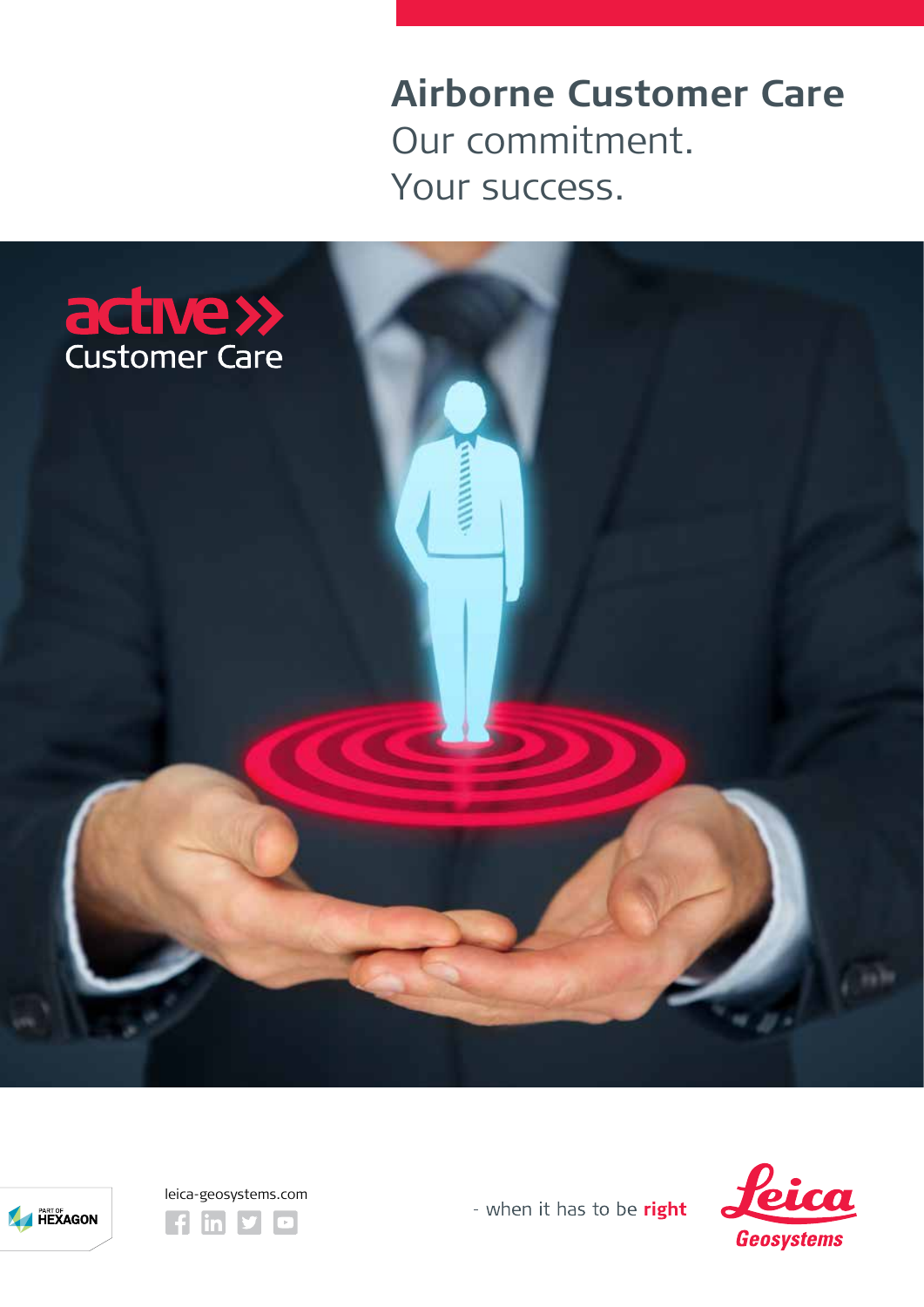# **Airborne Customer Care** Our commitment. Your success.

As a reliable business partner, Leica Geosystems offers an extensive range of customer care packages, an international customer support network and a customer portal for knowledge transfer. Our team of skilled and experienced support engineers and service technicians is committed to help you meet your deadlines and reduce your downtime.

Benefit from the easy and fast communication between your site personnel and our customer care team, keeping you and your products up-to-date, training your staff, understanding the challenges you face and anticipating your future needs. Airborne Customer Care is a comprehensive global service that allows us not only to support you around the clock, but to stay close to customers and plan innovative solutions for the future. It's our commitment to your success.



support, repairs, preventative maintenance,

product or software upgrades, and calibration are carried out by a team of experts. They are committed to solve any problem you may face to reduce downtime and ensure your products are ready when

and where you need them.

knowledge at your fingertips. The platform provides instant product information that helps you keep your equipment and software up to date. The portal offers maximum efficiency for your support requirements ensuring best

performance and productivity.

with our range of Customer Care Packages (CCP) specifically designed to meet your needs and budget. A CCP gives you immediate access to our global network of support engineers alongside many further benefits, like free attendance to our global training conferences and exhibitions.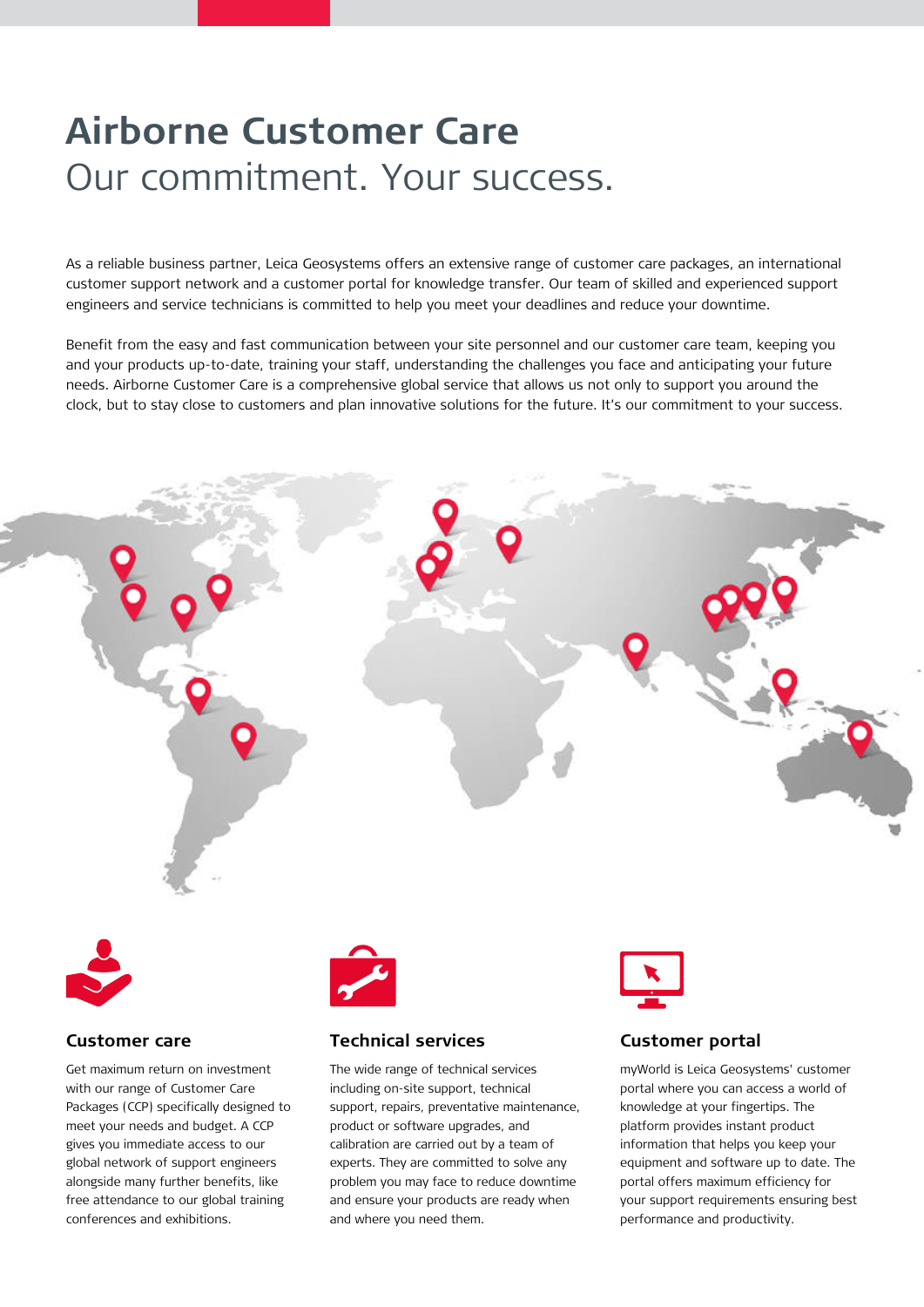# **Customer Care Packages**  Our commitment. Your choice.

Select the level of support you require based on your needs and budget. Choosing a CCP gives you immediate access to maintenance plans that ensure hotline access, trouble free product usage and minimise downtime. CCPs are operated by a global network of experienced support engineers and service technicians.

| <b>Hardware CCP</b>                                                                                                                                                                                                                                                                                                                                                                                                                                | <b>BASIC</b><br>$\mathsf{C}\mathsf{C}\mathsf{P}^{\rangle\mathsf{C}}$ | <b>BRONZE</b><br><b>CCP</b> <sup>2</sup>                                                                             | <b>SILVER</b><br><b>CCP</b> <sup>22</sup> | <b>GOLD</b> |
|----------------------------------------------------------------------------------------------------------------------------------------------------------------------------------------------------------------------------------------------------------------------------------------------------------------------------------------------------------------------------------------------------------------------------------------------------|----------------------------------------------------------------------|----------------------------------------------------------------------------------------------------------------------|-------------------------------------------|-------------|
| Support via email or phone, working days from 8:00 am to 5:00 pm                                                                                                                                                                                                                                                                                                                                                                                   | . .                                                                  |                                                                                                                      |                                           |             |
| Support via email or phone, 24 hours / 7 days a week                                                                                                                                                                                                                                                                                                                                                                                               |                                                                      |                                                                                                                      |                                           |             |
| Upgrades of software and firmware required for mission execution 1                                                                                                                                                                                                                                                                                                                                                                                 | п                                                                    | п                                                                                                                    |                                           |             |
| All spare parts and consumables                                                                                                                                                                                                                                                                                                                                                                                                                    |                                                                      |                                                                                                                      |                                           |             |
| All labour time for diagnosis and repairs                                                                                                                                                                                                                                                                                                                                                                                                          |                                                                      |                                                                                                                      |                                           |             |
| Return to factory repair <sup>2</sup>                                                                                                                                                                                                                                                                                                                                                                                                              |                                                                      | <b>Contract Contract Contract Contract Contract Contract Contract Contract Contract Contract Contract Contract C</b> |                                           |             |
| Complimentary passes to selected training and events 3                                                                                                                                                                                                                                                                                                                                                                                             |                                                                      |                                                                                                                      |                                           |             |
| Onsite repair at home base 4.5                                                                                                                                                                                                                                                                                                                                                                                                                     |                                                                      |                                                                                                                      |                                           |             |
| Worldwide onsite repair 4, 5                                                                                                                                                                                                                                                                                                                                                                                                                       |                                                                      |                                                                                                                      |                                           |             |
| One preventive maintenance visit per year                                                                                                                                                                                                                                                                                                                                                                                                          |                                                                      |                                                                                                                      |                                           |             |
| One geometric sensor calibration and certificate per year <sup>6</sup>                                                                                                                                                                                                                                                                                                                                                                             |                                                                      |                                                                                                                      |                                           |             |
| Loaner system with availability based upon zone of operation 7                                                                                                                                                                                                                                                                                                                                                                                     |                                                                      |                                                                                                                      |                                           |             |
| Only for Leica Geosystems software, no 3rd party software included<br>Excluding taxes, duties and customs fees; for Bronze CCP also excluding shipping costs to/from factory<br>See chapter Events & User Group Meetings for more information<br>Including travel expenses and shipping costs for spare parts<br>CIP closest destination, excluding taxes, duties and customs fees<br>Based on test flight data provided and performed by customer |                                                                      |                                                                                                                      | $= 1$ <sup>st</sup> year<br>warranty      |             |

<sup>6</sup> Based on test flight data provided and performed by customer <sup>7</sup> Including shipping costs to/from factory, excluding taxes, duties and customs fees

**CCD**»

**SOFTWARE Customer support via phone** and/or email

> **Regular software upgrades** to newest versions

## **Loyalty benefits for multiple CCP**

Customers with multiple systems and/or software under CCP benefit from loyalty discounts.

See chapter 3 in Airborne Customer Care T&Cs for details.

#### **Events & User Group Meetings**

Hexagon and Leica Geosystems events are ideal for networking and exchanging experiences with colleagues and industry experts. With a valid Gold or Silver CCP you get free passes to selected events.

#### **Gold CCP**

2 x passes to HxGN LIVE conference and expo Unlimited passes to the Airborne User Group Meeting

#### **Silver CCP**

1 x pass to HxGN LIVE conference and expo 3 x passes to the Airborne User Group Meeting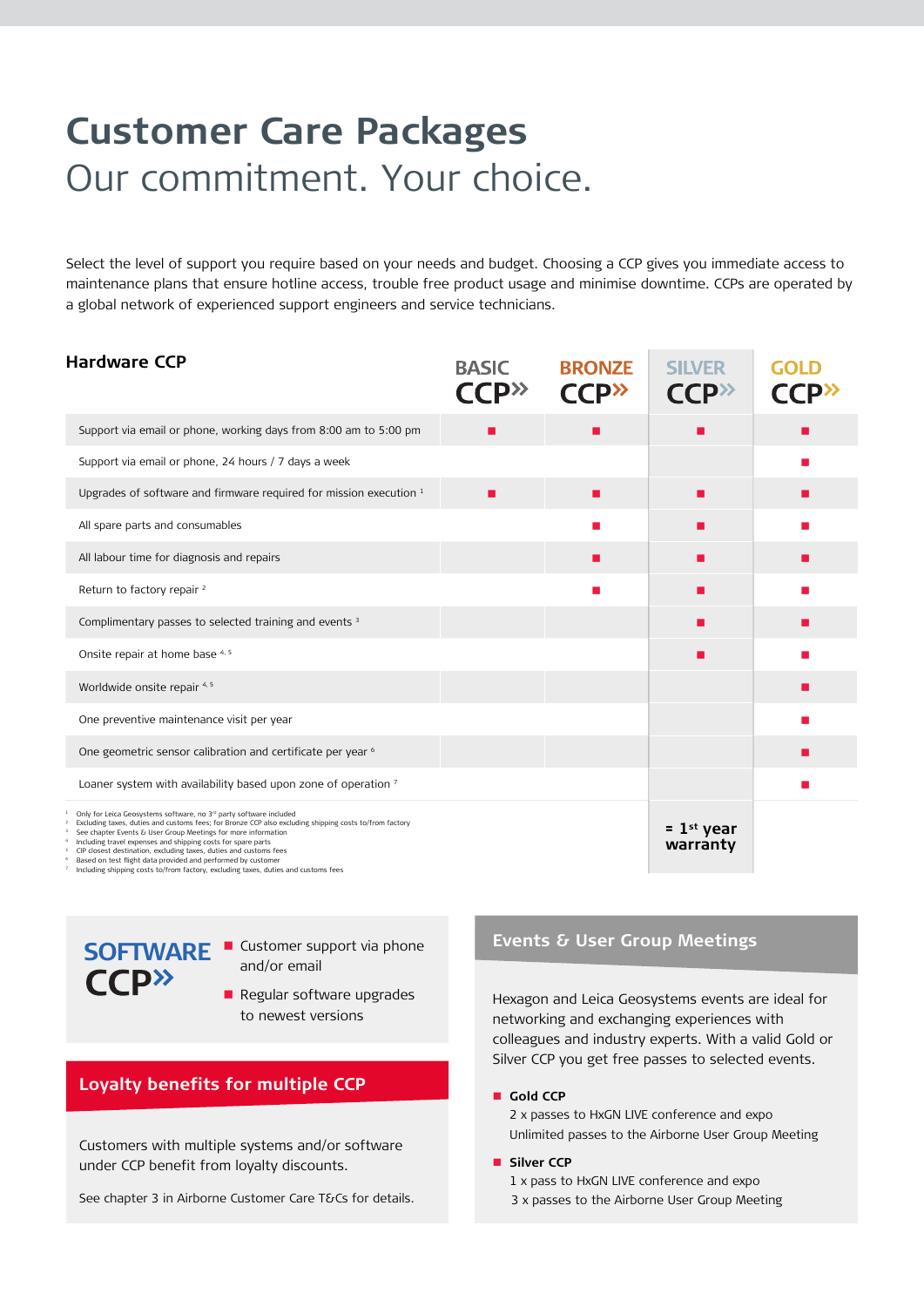# **Technical Services** Knowledge. Experience. Trust.



## **Software maintenance**

Latest software improvements and new features keep you and your products up-to-date to maximise productivity. Access the latest software versions via the online customer portal and make sure your systems stay current.



### **Hardware maintenance**

Preventative maintenance carried out regularly by experienced technicians minimises repairs and downtime and ensures reliable operation. The full service history helps your products retain their future sale value.



### **Customer support**

Access a network of support engineers by phone or online. They will work to solve any challenges, whether they be operational, instrument configuration related or simple need for general advice. Support requests can be logged online 24 hours a day.



## **Extended warranty**

Airborne sensors are delivered with a one year warranty. The first year warranty equals a Silver CCP and can be extended with the purchase of a new Silver CCP, which provides the security of avoiding unplanned costs in the future.



## **Local benefits**

Each sales office enhances the standard CCP with local resources, delivery networks, local language and knowledge of local methods. Depending on your CCP, the technical support staff will travel to your location.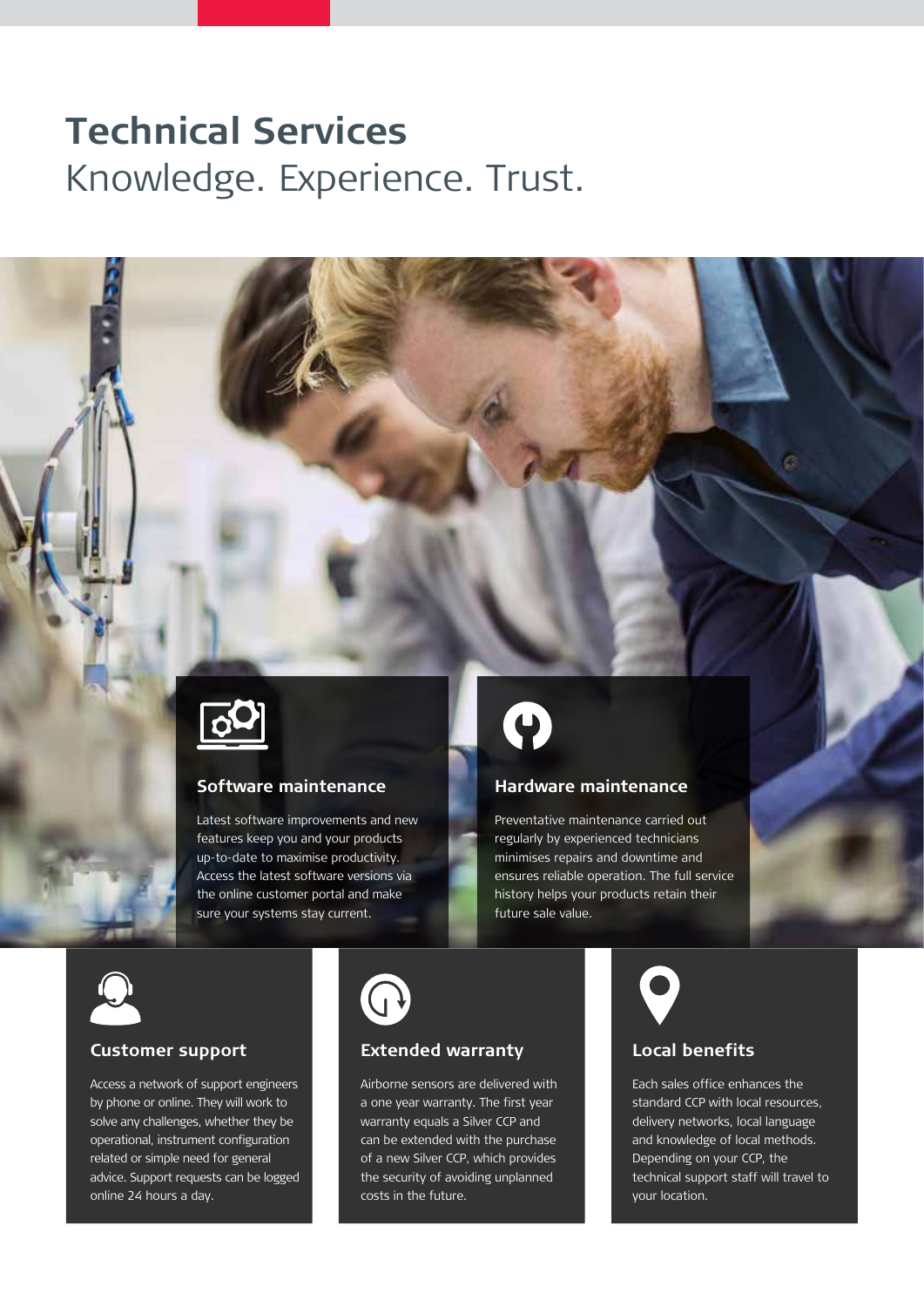# **myWorld Customer Portal** Connected. Anywhere. Anytime.





The success of your business rests on two valuable investments: your personnel and your equipment. myWorld customer portal provides instant access to information to keep both operating at their best.

The portal provides 24/7 access to product documentation, service histories and software updates required to manage your sensors, helping to maintaining their value while enabling efficiency and productivity.

**REGISTER TODAY AT**



### **myProducts**

Benefit by staying up-to-date and getting the most out of your products.

- View detailed product information
- Stay up-to-date with the latest documentation
- $\blacksquare$  Perform automatic on-line software updates easily

### **myService**

Profit from myWorld detailed service records that allow you to better plan equipment deployment.

- View the complete service history of your products
- $\blacksquare$  Have instant access to status of current service cases

#### **mySupport**

Professional support at your convenience enables you to stay productive.

- View the complete history of your support cases
- Create support requests online that are promptly answered by skilled professionals